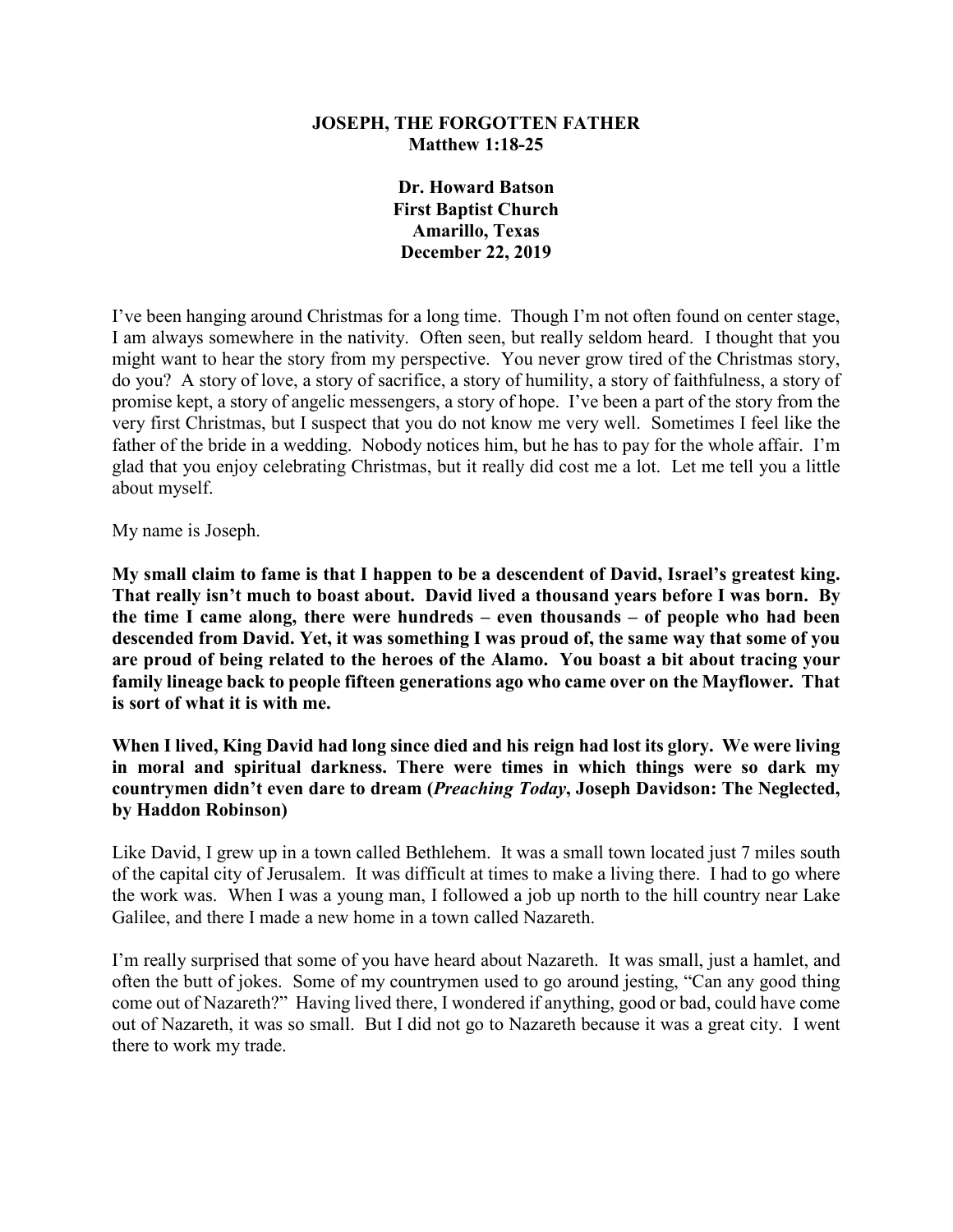**I'm a carpenter. That tells you something about me. I mean, carpenters are practical people. We're not poets or philosophers. I like to work with things you can handle and measure, cut and saw. I enjoy working with wood. You know, there is a spirit in wood – cedar, oak, pine. Some wood is as hard as metal. Other wood is as pliable as clay.**

**But wood is an honest thing. I understand that some of you have doors that are hollow in the middle. I don't want to insult you, but you ought to be ashamed. I like wood that's wood clear through, wood that has integrity. I like that in wood; I like that in people. (***Preaching Today***, Joseph Davidson: The Neglected, by Haddon Robinson)**

Of course, as a carpenter, we lived modestly. It is always difficult on a man's ego not to be able to provide the best things for his family. I struggled with that fact. It really hit me when we went to the temple for the purification of Mary and our new baby, Jesus. Two offerings were to be given – a lamb and a turtle dove – but since we had not even the money to buy a lamb, we were permitted to sacrifice only two doves.

Even though things were tight, I was really happy in Nazareth. It was there that I met Mary. She was about 15 years old when she caught my eye.

**Before long we were betrothed. Betrothal was sort of like engagement, except that it was much more serious. It lasted a year, even more. During that period, families got to know each other. They worked out a dowry. They searched the records at the temple in Jerusalem, because it would have been possible in a country as compact as ours for near relatives to marry and not even know it.**

**It was a period in which I came to love Mary more. She was a wonderful combination of girl and woman. There were times when she laughed and her eyes danced with joy. It was ecstasy to be with her. And as a woman she was as solid as the pillars at the temple. She was thoughtful. She pondered life. And not only that, she could also give expression to her thoughts in songs. Some of her songs were absolutely magnificent.**

**That period of betrothal was a period in which I dreamed. I thought of building a house for Mary and for the children we would have. I dreamt of what life would be with her. (***Preaching Today***, Joseph Davidson: The Neglected, by Haddon Robinson)**

It only takes a moment for a dream to turn in to a nightmare. Mary became quiet and withdrawn, as if she were keeping some secret from me. When I asked her what was wrong, she refused to talk about it.

A job in Capernaum called me away for a few days. While I was away I wondered what was wrong – wrong with my Mary. Had I done something to offend her? Was her family pushing her to marry someone who could provide more than a carpenter could provide? Had they found something in the temple records that indicated that we should not be married?

By the time I made it back to Nazareth, I was beside myself. I pleaded with Mary not to shut me out of her life – but I was completely unprepared for her answer.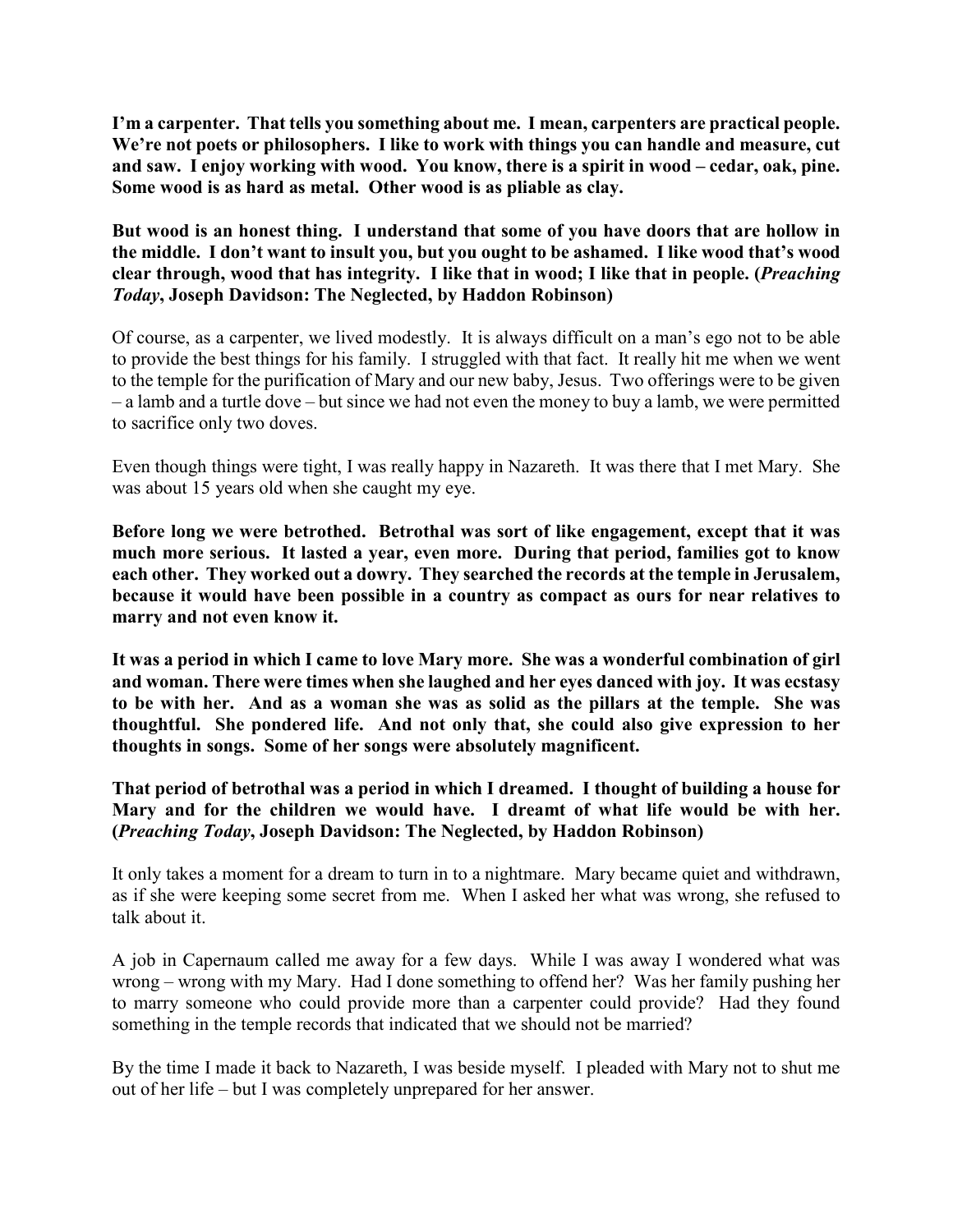## Pregnant? Pregnant?

She began to weep. Of all the possibilities that I had concocted, that one had never entered my mind. Pregnant! I knew that I had not been with her. If not me, who? How could it have happened? We had love, we had trust, we had a dream. Why?

Her blasphemous story about still being a virgin! Slap in the face! Messiah to all people from Nazareth?

**I want you to understand that I am a righteous man. I try to live according to the Scriptures. I had a reputation in the community. As soon as they knew that Mary was pregnant, they would assume I was the father, and my reputation would be destroyed. I was furious. I was going to make it public. I was going to go before the elders at the gate and sever this relationship and explain I was not responsible.**

**I couldn't do that; I loved Mary. Even though my trust was shattered, and I felt I could not marry her, I would not expose her to public shame. I decided that I would sever the thing quietly and make up some kind of story.**

**Mary knew she had to leave Nazareth. She knew that the caustic gossip in that community would be impossible to stand. She decided to go South, to the area of Hebron, to live with her cousin, Elizabeth, and Zachariah, her husband. They would give her a home, a place to stay. They would protect her. Elizabeth had been like a mother, like a grandmother to Mary. (***Preaching Today***, Joseph Davidson: The Neglected, by Haddon Robinson)**

Elizabeth believed her and said, "Blessed are you among women. You are the mother of my Lord."

But even after Mary left, however, I could not get her out of my mind. I could not pay attention at work. I could not eat – I had no appetite. And on one of those torturous, restless nights, I had the most unusual dream. The angel of the Lord was before me and he said, "Joseph, Son of David, don't be afraid to take Mary as your wife, because the child within her is of the Holy Spirit. She will have a son and, Joseph, you are to call his name Jesus, because He will save His people from their sins."

**When I awoke from the dream, I was elated. I had a message from heaven. I realized that Mary had told me the truth. I was so filled with joy that as soon as I could I went down to Hebron and told Elizabeth and Zachariah what I had heard. I apologized to Mary for doubting her word. I took her and went back to Nazareth, and as soon as we could, we were married. I made her my wife. I swear to you in all that time I never touched her. (***Preaching Today***, Joseph Davidson: The Neglected, by Haddon Robinson)**

Mary forgave me for not believing her before. I was ashamed that I had doubted, but she understood the seemingly impossible nature of her explanation.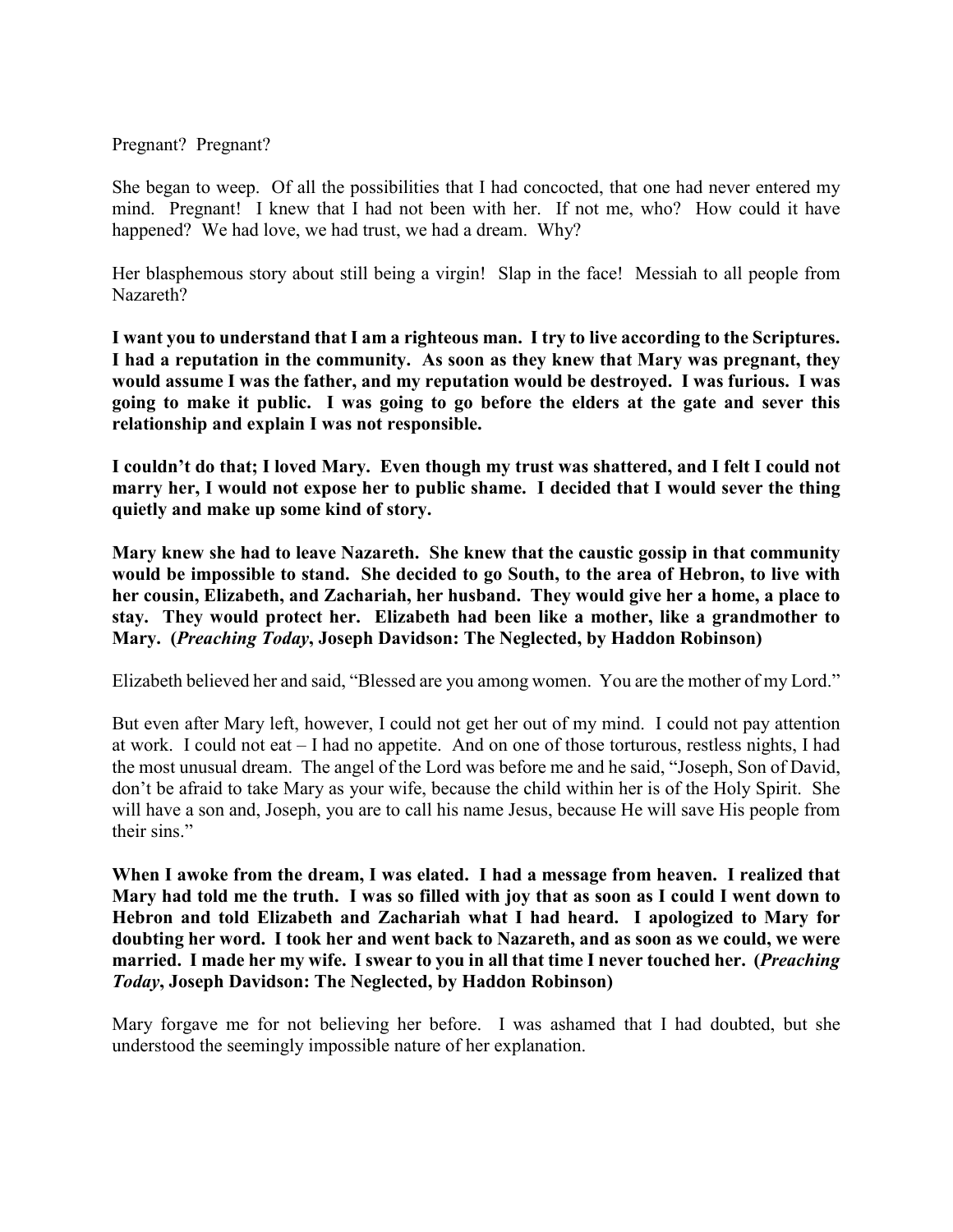Know that I knew that it was all from God, all part of His Plan, the fulfilling of prophecy. But I was naive. I thought if God was in it that this meant that no troubles could occur. Boy was I wrong! I am a carpenter, not a theologian.

**During Mary's ninth month, Caesar Augustus sent out a decree. He wanted a census for the purpose of taxation. That meant all of us males had to go back to the place of our birth. In your day, the census taker comes to you. That never occurred to Caesar Augustus. I knew I had to make that trip from Nazareth back to my home town of Bethlehem.**

**I wondered if I ought to take Mary. But when I thought of the criticism and gossip in Nazareth, I felt any risk we took was better than that. So we made the trip: three days, hard journey. I knew when I got to Bethlehem there would be people who would give us what we needed, and there were relatives who would take us in. (***Preaching Today,* **Joseph Davidson: The Neglected, by Haddon Robinson)**

But when we made it to my relatives, they said that they were sorry but all the beds, the floor space, and even the porch had already been claimed as sleeping space. My wife was due, we both were exhausted – I had been to no Lamaze classes – I was frantic to find a place. Mary told me that her back had begun to ache, but it was probably just fatigue from the long trip. But the pains grew stronger, and I began to wonder if God really was in all of this. Finally, we found a cave outside of town – at least it offered some protection and rest from the elements.

And then He came.

**When the baby came, I didn't know what to do; I'm a carpenter. Mary had to be both midwife and mother. I severed the cord then cleaned the child as best I could and wrapped him in cloths. I put him in a manger because the only other place to put him would have been on the filth of the cattle floor.**

**I had all kinds of questions. If this wife of mine was highly favored of God, and if this is something God had planned from years before, how do you explain the cave? How do you explain the dirt, the cattle, the loneliness? No one came from Jerusalem to celebrate the birth of our son. Nobody even came from Bethlehem. We were alone, completely alone.**

**No, that's not really true. There were shepherds, some country bumpkins. They came with the smell of the wineskins about them and they said they had heard an angelic choir out on the hillside. They came to look at our baby boy. But we felt the loneliness. Mary and I were not stone. (***Preaching Today***, Joseph Davidson: The Neglected, by Haddon Robinson)**

We went up to the temple, following the 40-day prescription of the law, for the purification of Mary and The Child. We were poor, and had only two doves to offer to God. We were surprised by the reaction of a man named Simeon and a woman named Anna – Simeon was full of the Holy Spirit and when he saw Jesus, he knew that he had seen the hope of the world. It had been promised to him that he would not die before he saw the Lord's Christ. Simeon held Jesus and said, "Lord, I am ready to die, my eyes have seen your salvation." Mary and I knew that Jesus was different,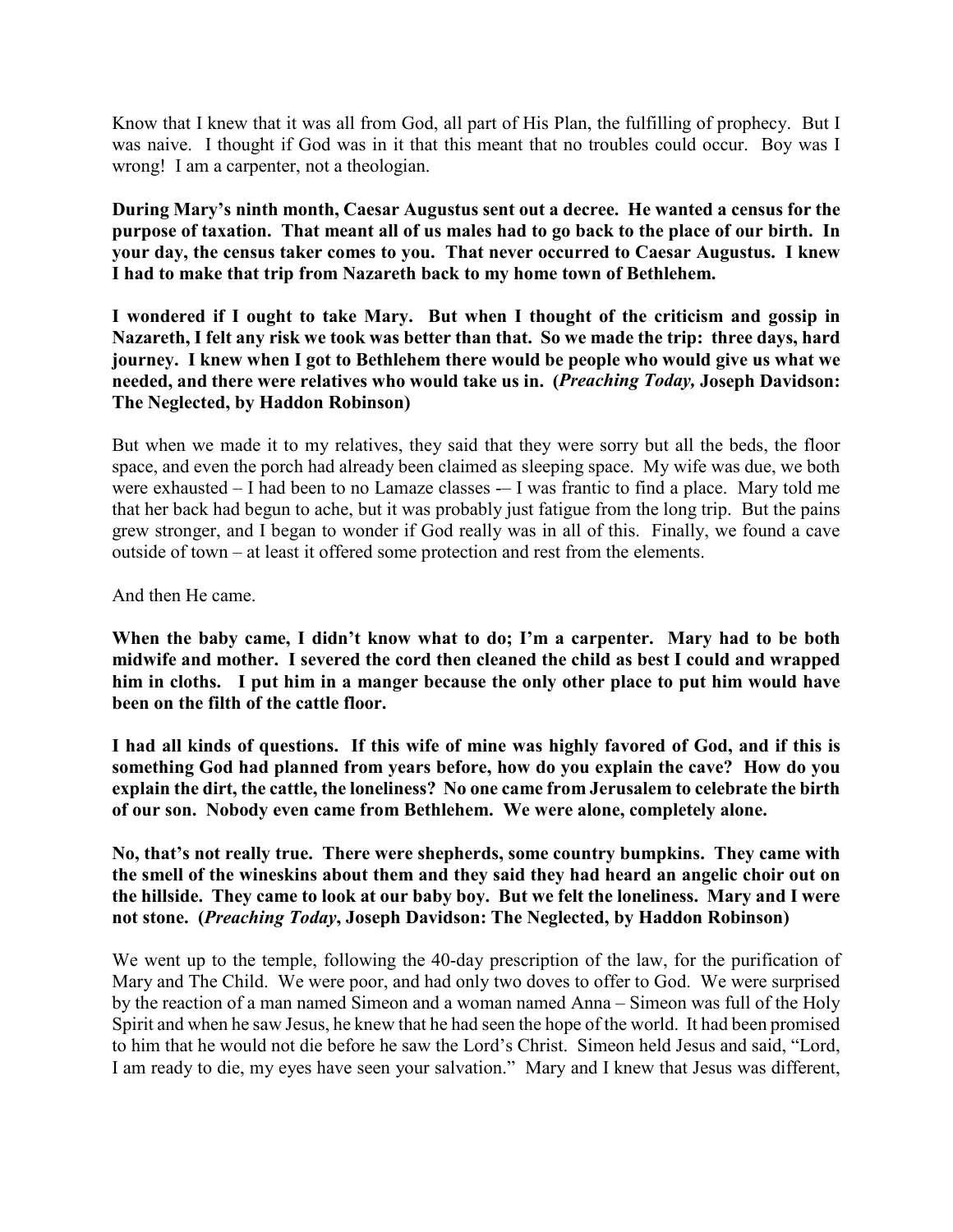but we were amazed at his words! Who had told him about Jesus? And Anna, an 84-year-old widow who served in the temple. The moment she saw our baby, she gave thanks to God.

**After all of the hubbub of the census had subsided, I decided we would stay in Bethlehem. I wasn't about to go back up to Nazareth with all of the gossip there. We rented a house, and I took whatever jobs I could. After we were there a year or more, we had some visitors – astrologers from beyond the rising sun – from Iran. They said they had seen a star, and they had followed it to Jerusalem. They had gone to Herod, our half-breed king, and asked him about a new king to his throne. Then they had come further south to Bethlehem.**

**And here was our boy, Jesus, just a toddler. These pagan dignitaries came in, and when they saw him, they fell down on their knees and worshiped this toddler. They gave him gifts of gold, frankincense, and myrrh. Then they left.**

**We needed those gifts. In a short time, I was warned in another dream that I was to take Mary and the Child into Egypt. Had it not been for that gold and expensive perfume, we could not have lived in Egypt. We were aliens. We were strangers. And they had no time for poor Jewish carpenters. I saw that gold as a kind of provision from God.**

**We stayed in Egypt almost two years. After Herod died, we came back. I wanted to settle in Bethlehem because of the relatives and all. But there was still political unrest. God directed us back to Nazareth. Here He is, the Creator of the entire universe, and He sends us back to Nazareth with its gossip and its raised eyebrows and its dirty jokes. I had all kinds of questions.**

**When I was young, I thought that if once in my life I were to see an angel, just one angel like our forefathers had seen, I would never doubt. I would always believe. I saw an angel. It was in a dream. When I had that dream and saw that angel, it was vivid and real to me.**

**There were times I wondered if it was possible that I so desired Mary that somehow in my dream I had made this come to pass. To be honest with you, Jesus didn't seem much like a savior of the world. Oh, he was good. He was obedient. But when He was an infant, Mary fed Him from her breast. You sing that hymn, "the little Lord Jesus, no crying he makes." He cried. When we were back in Nazareth, He came to the table along with the other children. He didn't perform any miracles. When He fell in the streets of Nazareth and skinned his knee, it bled. I held Him on my lap to tell Him stories, and He fell asleep. He wasn't that different.**

**When He was about twelve, we went down to Jerusalem for a feast day. Our relatives and friends all went. On the way back, we were gone a day's journey, and we lost Him. We thought He was with the relatives. They hadn't seen Him. I had lost the Son of God. I didn't know what to do, so we retraced our steps. We climbed the mountain to Jerusalem. Here He was talking to the leaders of the people, asking them questions.**

**I said, "Look, you've driven us frantic. We didn't know where you were."**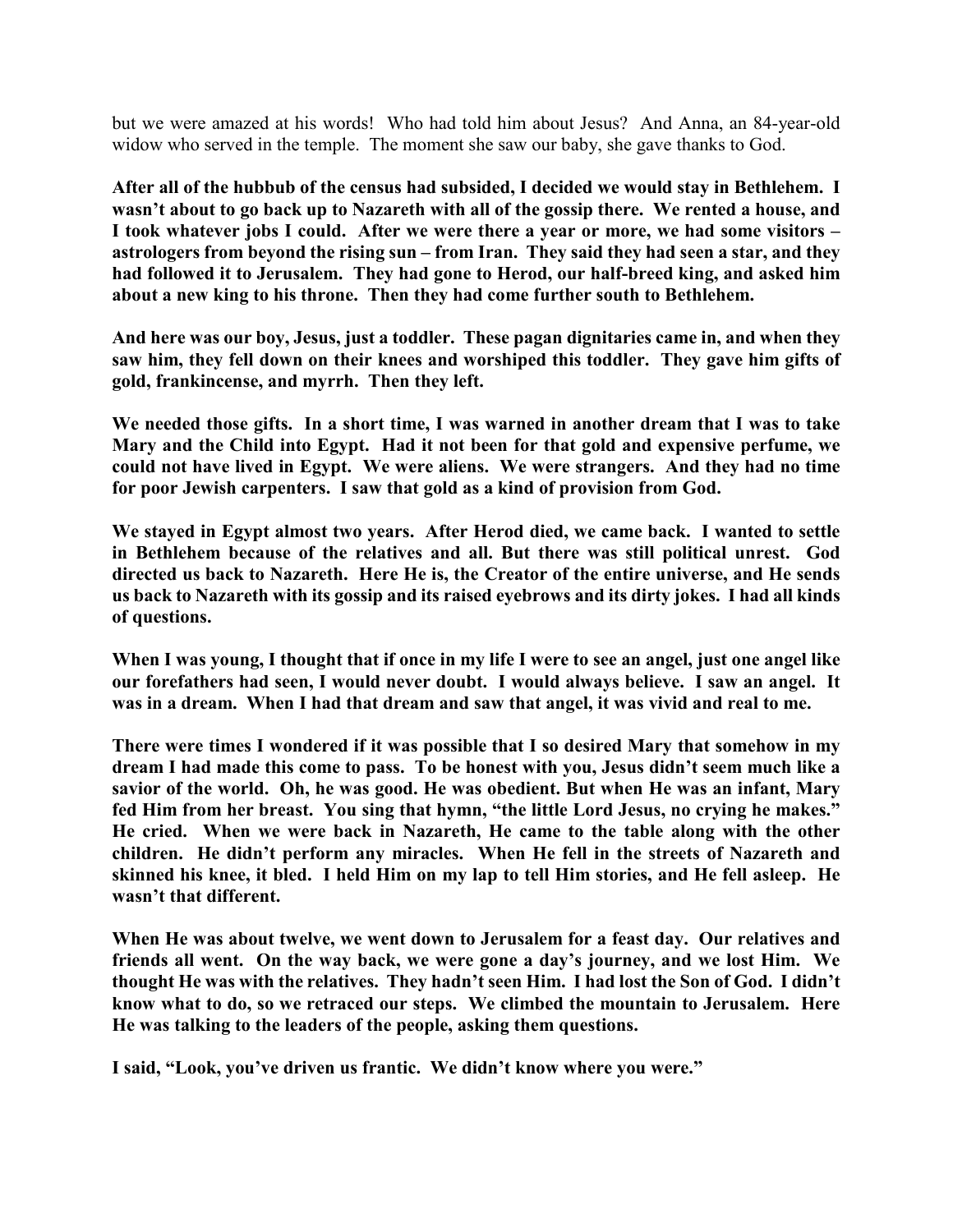**He said, "Don't you know I have to be about my Father's business?"**

**That sounds good in church, but when you hear that from a 12-year-old, you don't quite know what to do. My point is He wasn't that much different. I wondered. Oh, I wondered.**

**I could never express my doubts to Mary. I could never let her know that I did not have faith enough to shout down all my questions. And I couldn't talk to the people in the village. They had much more earthy explanations for Jesus' birth. In fact, He never lived it down. There were times when they would throw it in His face.**

**"We weren't born of fornication," they would say. "You have two fathers. We have one. You have a real father and then you have Joseph." They never let Him or me forget it. I certainly wasn't going to bring it up to them. I just wrestled with it.**

**One thing I did have was a passage in the Old Testament. Eight hundred years before I came along, a prophet by the name of Isaiah said that a virgin would conceive and have a son and would call his name Emmanuel, which meant 'God with us.' It was just a sentence, but I held onto that scrap of Scripture for dear faith. It's really all I had.**

**Some of you here have a faith like Mary's. It's obedient. It's strong. It's rich. It's devout. You're God's special people. Some of you, I think, are more like me – practical people. You live in a world of cause and effect. You like things that you can touch, feel, measure. You find it hard to believe.**

**Faith has its moods. After I was confronted by the angel, there were times I thought I would never doubt again. But there were times when the whole thing didn't make sense to me. Some of you are like that. You believe your doubts; you doubt your beliefs. Sometimes you wonder if you really believe at all. I understand.**

**All I can say is that when I faced those questions, I just came down on the side of faith. I faithed it through in spite of my questions and my hurt. I felt I had to trust when I didn't feel like trusting.**

**And that's what God used. I, Joseph, put my thumb print on Jesus Christ. I taught Him to be a carpenter. He was creative. He could make oxen yoke that were easy. In fact, the folks in the village referred to Him as "the carpenter." I taught Him that; I put my thumb print on Him.**

**Of course, He was the Savior of the world. He put His thumb print upon my soul, but it wasn't easy. It's just that when I thought I knew what God wanted me to do, I did it. I had faith enough for that.**

**That's my story. I thought I'd share it with you. You want to celebrate Christmas and worship again the birth of Jesus. And you ought to. But I just wanted you to know that I, Joseph, had something to do with that. When God sent His boy to earth, He put Him into**